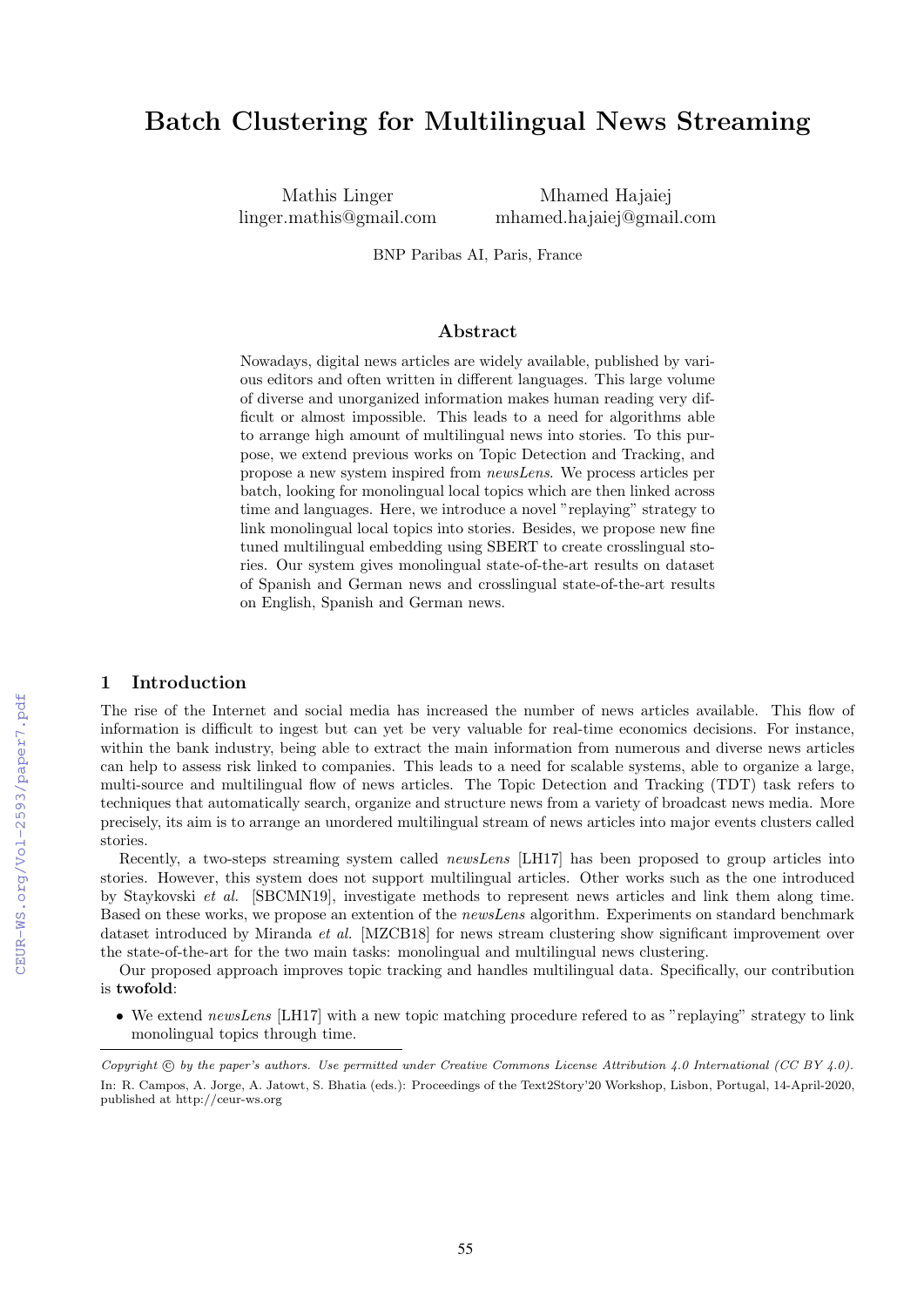• We show that multilingual documents are best represented through fine tuned DistilBERT [SDCW19] multilingual model using SBERT [RG19] triplet network structure.

# 2 Related Work

This paper directly follows a growing body of work on Topic Detection and Tracking (TDT). Most of these works aim to solve the TDT task processing articles according to well defined pipelines.

In a first approach, Laban and Hearst [LH17] propose *newsLens*, a two-steps streaming system which first extracts keywords to create topics using Louvain community detection algorithm [BGLL08], and then solidify these local topics clusters into stories by comparing their keywords distribution. Emphasis is put on scalability, as the volume of news articles processed in their proposed experimental setup is about 4 millions. However, the algorithm does not handle multilingual articles and uses simple TF-IDF based method to compare articles. Moreover, its performance was not formally evaluated at the time.

Later, Miranda *et al.* [MZCB18] introduce a novel method to cluster an incoming stream of multilingual documents into monolingual and crosslingual stories. Documents are embedded in two latent spaces, a "monolingual space" and a "multilingual space", which are used to cluster articles into topics. Then, new incoming articles can contribute to stories if they are close enough to topics centroids. Alongside their proposed system, they introduce a multilingual dataset adapted from Rupnik *et al.* [RML+15] containing articles in English, Spanish and German which have been manually annotated with monolingual and crosslingual story cluster labels. To the best of our knowlege, no other multilingual benchmark dataset has been proposed for the TDT task.

Recently, Staykovski *et al.* [SBCMN19] use the English part of the corpus from Miranda *et al.* [MZCB18] to assess the importance of article representations for news clustering. Among other, they show that sparse vector representation with TF-IDF weighting yields better results than doc2vec-based dense representation [LM14].

### 3 Our system

We extend *newsLens* with a per-batch procedure, where documents published within a close range of time are processed to form local monolingual topics. Monolingual stories are then created by linking topics across time (i.e. across batches, Figure 1a) using topic centroids method from Miranda *et al.* [MZCB18]. Finally, multilingual stories are created by aggregating monolingual stories from different languages whose representations in a multilingual latent space are close enough (Figure 1b).



Figure 1: General description of our system. Colors represent languages of articles/stories. *Si,t* represents story *i* created at time *t*.  $MS_{j,t}$  represents multilingual story *j* created at time *t*.

### 3.1 Monolingual stories

In order to create local topics, we process articles per batch of close range, computing similarities between each pair of articles and making use of a community detection algorithm. Then, we link the local topics along time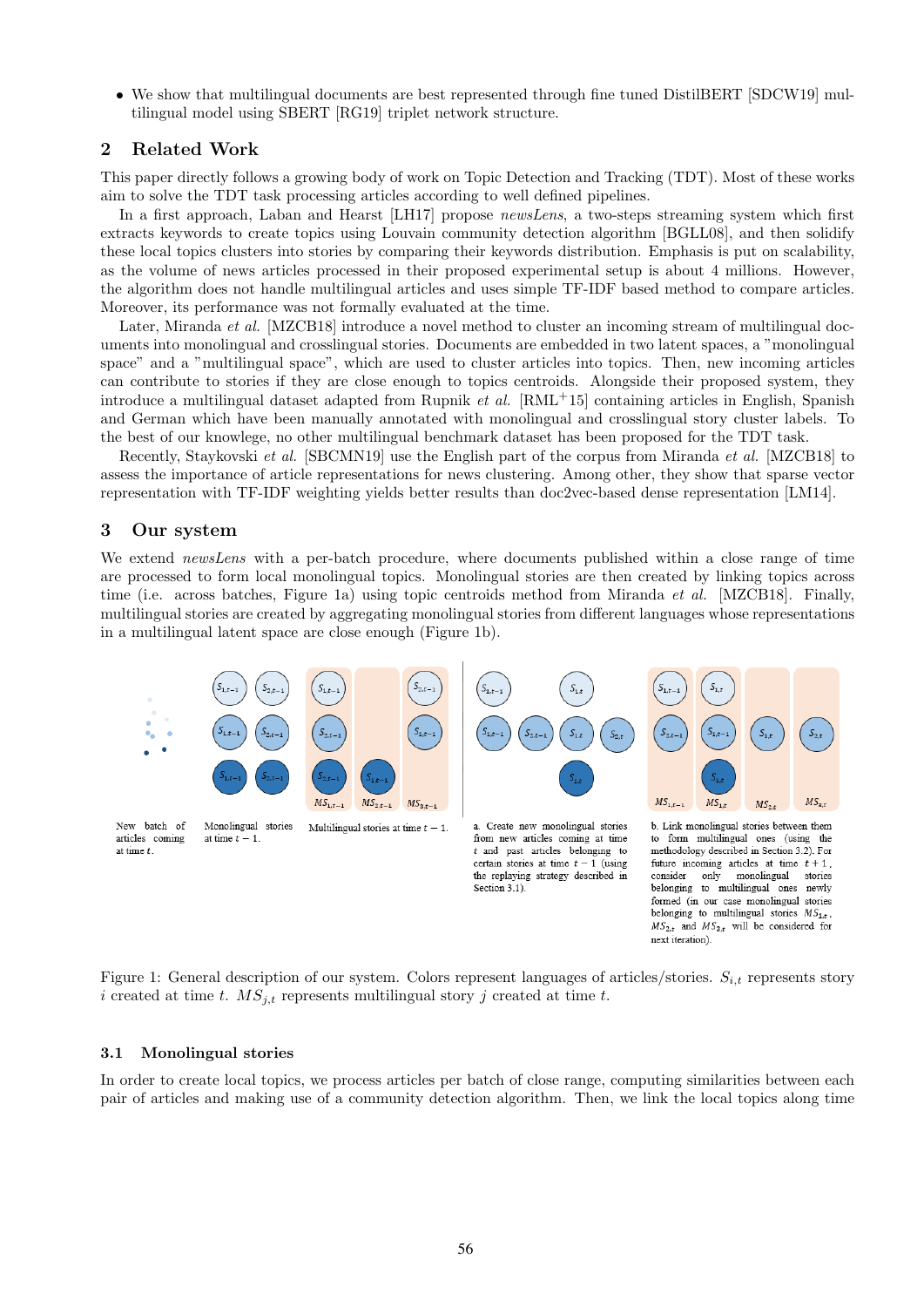thanks to a "replaying" strategy based on topics centroids similarities.

### 3.1.1 Article representation

Following Miranda *et al.* [MZCB18] and Staykovski *et al.* [SBCMN19] who demonstrated the inefficiency of dense features to cluster documents of a same language, articles are represented using sparse TF-IDF features. Monolingual representations for each document consist of 9 TF-IDF weighted bag of words sub-vectors, corresponding to the entities, lemmas and tokens contained in the title, body and title+body of each document. Contrary to previous work, we do not use any time feature, time being implicitely taken into account by the per-batch procedure. Please note that in all proposed experiments, we use the same entities, lemmas and tokens as already extracted by Miranda *et al.* [MZCB18] to ensure fair comparison of our proposed system.

### 3.1.2 Topics detection

To group articles into local topics, we build a non-oriented graph, where nodes represent articles and edges are weighted by the similarity between articles. More precisely, weights associated to edges are a linear combination of the cosine similarities between each of the 9 TF-IDF based representative sub-vectors of articles. Formally, the similarity function between two articles *i* and *j* is computed as :

$$
\sum_{k=0}^{K} \beta_k \times \theta(d_i^k, d_j^k)
$$
\n(1)

Where *K* is the number of sub-vectors used to represent an article (i.e.  $K = 9$ ),  $\beta_k$  are learned weights associated to sub-vector  $k, \theta$  is the cosine similarity function and  $d_i^k$  is the sub-vector  $k$  of article  $i$ .

In order to learn the best  $\beta$  weights to aggregate the cosine similarities of articles' representations for each language, we fit a logistic regression using the training part of the dataset. More precisely, for articles of a same language, we compute the cosine similarities between sub-vectors of each pair of articles. We then assign positive labels for pairs which are indeed of the same story and a negative ones for pairs of different stories.

Besides, using (1), we are able to compute similarities between each pair of articles. The resulting adjacency matrix can be viewed as a graph displaying weak links for pairs of articles which are of different stories and strong ones for pairs of a same story. We apply the Louvain community detection algorithm [BGLL08] to this graph in order to extract well delimited communities of articles, which will be refered to as topics.

#### 3.1.3 Linking topics through time

Once a batch of documents has been clustered into topics, topics are linked across time (i.e. across batches) to form monolingual stories. To this end, we introduce a "replaying" strategy (Figure 2), based on the similarity between articles in the current batch and topic centroids from previous batches. More precisely, when topics are created within a batch of articles at time  $t-1$ , we compute their centers as the average of each articles representative sub-vectors (Figure 2a). Then, for a new batch of articles at  $t$ , we compute similarities between all new articles and all topics centers at  $t-1$  using the formula introduced in (1). When a topic at  $t-1$  has a similarity with a new article at *t* greater than a threshold  $T_1$  (in our implementation  $T_1 = 0.43$  for English, 0.61 for German and 0.52 for Spanish documents), we replay all the articles constituting the topic at  $t-1$ , i.e. we add those articles to the current batch so that they can be considered during the new round of topic detection at time  $t$  (Figure 2b). This approach allows for the emmergence of different topic behaviors across time (Figure 2c): indeed, a previously created topic can subsist (eventually aggregating new articles) or not; it can also be split into several new topics. Finally, two or more topics can be merged into one.

### 3.2 From monolingual to multilingual stories

Whenever we create new monolingual stories, we try to link them with current and past stories in other languages. To do so, we compute a common representation for stories in different languages, and associate them solving an optimal assignment problem.

#### 3.2.1 Story representation

To represent each article in a multilingual space, we use the SBERT [RG19] triplet network structure. We use the training part of our dataset in order to create labeled sentence triplets: The anchor and the positive example are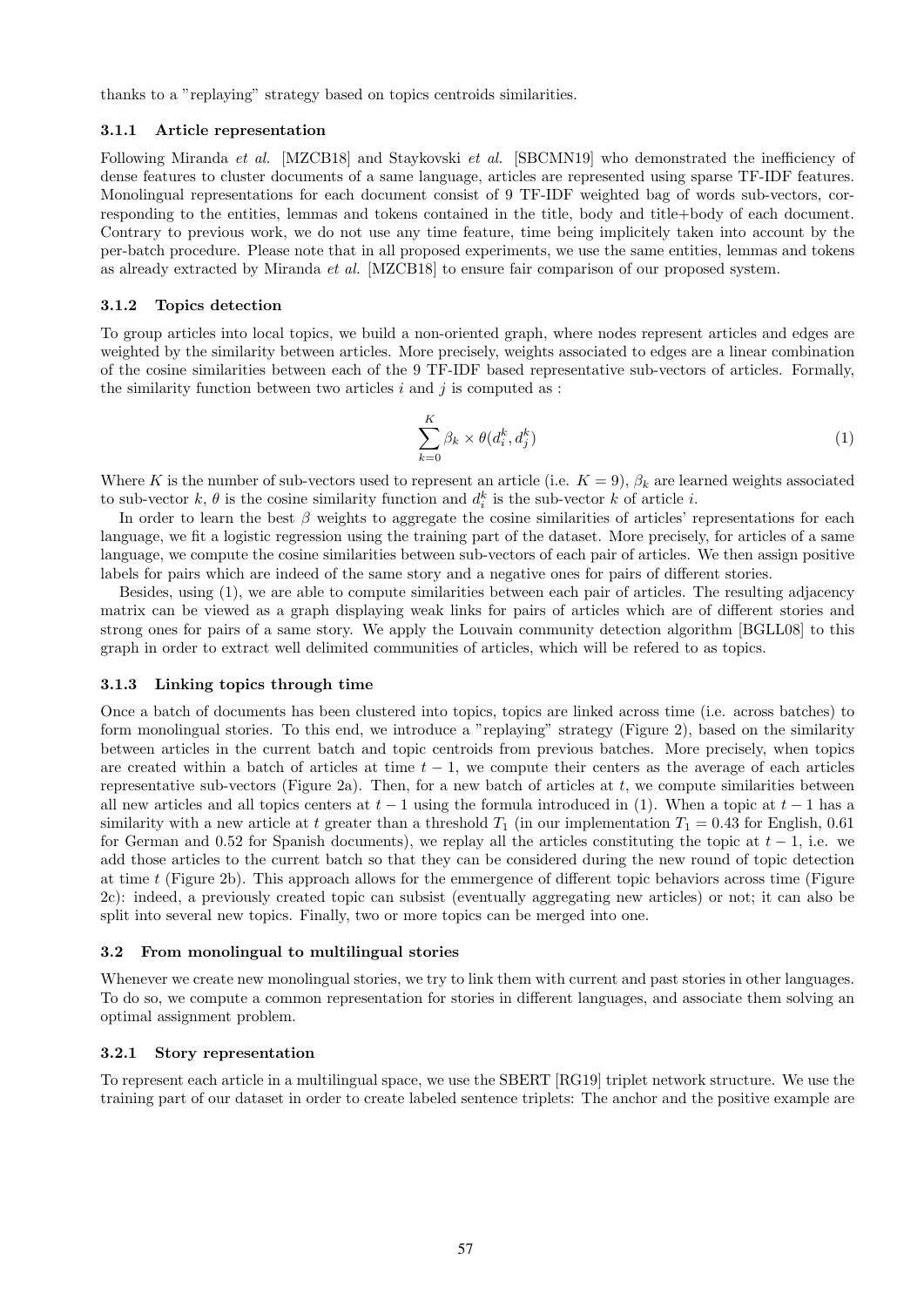

Figure 2: Linking topics along time using the "replaying" strategy.

articles in different languages coming from the same story, while the negative example is an article in different language and story than the anchor. We fine tune the multilingual DistilBERT [SDCW19] model using the concatenation of title and body articles for 15 epochs on 6,000 semi-hard triplets selected at the beginning of each epoch. We use a batch size of 8, a gradient accumulation of 2 steps, Adam optimizer with learning rate 2*e* 5 and using the MEAN pooling strategy. Then, in order to get the representation of a monolingual story, we average these representations over all articles within the story.

$$
s_i = \frac{1}{|S_i|} \sum_{j \in S_i} e_j \tag{2}
$$

Where  $S_i$  is story *i*, and  $e_i$  is our fine tuned multilingual DistilBERT embedding corresponding to article *j*.

### 3.2.2 Linking monolingual into multilingual stories

Based on the conclusions of Miranda *et al.* [MZCB18], we use English as a pivot language in order to link monolingual into crosslingual stories. More precisely, we compute cosine similarities between non English and English story embeddings. Assuming that, at maximum one story of a given language can contribute to a multilingual story, we have to solve an optimal assignment problem. Between two sets of stories in different languages, we have to find the stories assignment between the two languages such that the sum of the similarities (resp. distances) of the linked story pairs is the highest (resp. the lowest) possible. We use the Hungarian algorithm [Kuh55] to solve this problem in polynomial time. More precisely, we define the cost function as the distance matrix (1 - similarity matrix) between stories of two different languages. Since some stories may not be related between two languages, we allow assignments only if the distance between two stories is less than a threshold *T*<sup>2</sup> ( *T*<sup>2</sup> is set to 0.22 in our implementation). We make this connection between monolingual stories each time we receive a new batch of articles, taking into account all monolingual stories not already assigned to multilingual stories and not older than 4 batches.

### 4 Experimental setup

### 4.1 Dataset

We assess the effectiveness of our proposed approach on the standard multilingual dataset introduced by Miranda *et al.* [MZCB18]. It is a collection of 33,807 news articles in three languages: English, Spanish and German. These articles are labeled by language and by story. Stories are multilingual, i.e. that they may contain articles from several languages. The training set contains 20,803 articles and the test set 13,004 articles. We further divide the training set in two: a train part to learn the  $\beta$  weights of the linear combinations to aggregate similarities between articles  $(1)$  and a development part to set the hyper parameter  $T_1$  and the resolution parameter of the Louvain algorithm (Section 3.1) as well as threshold *T*<sup>2</sup> (Section 3.2). In order to set these parameters, we perform a grid search maximizing the average between standard and BCubed F1 scores. Table 1 presents descriptive statistics of the dataset.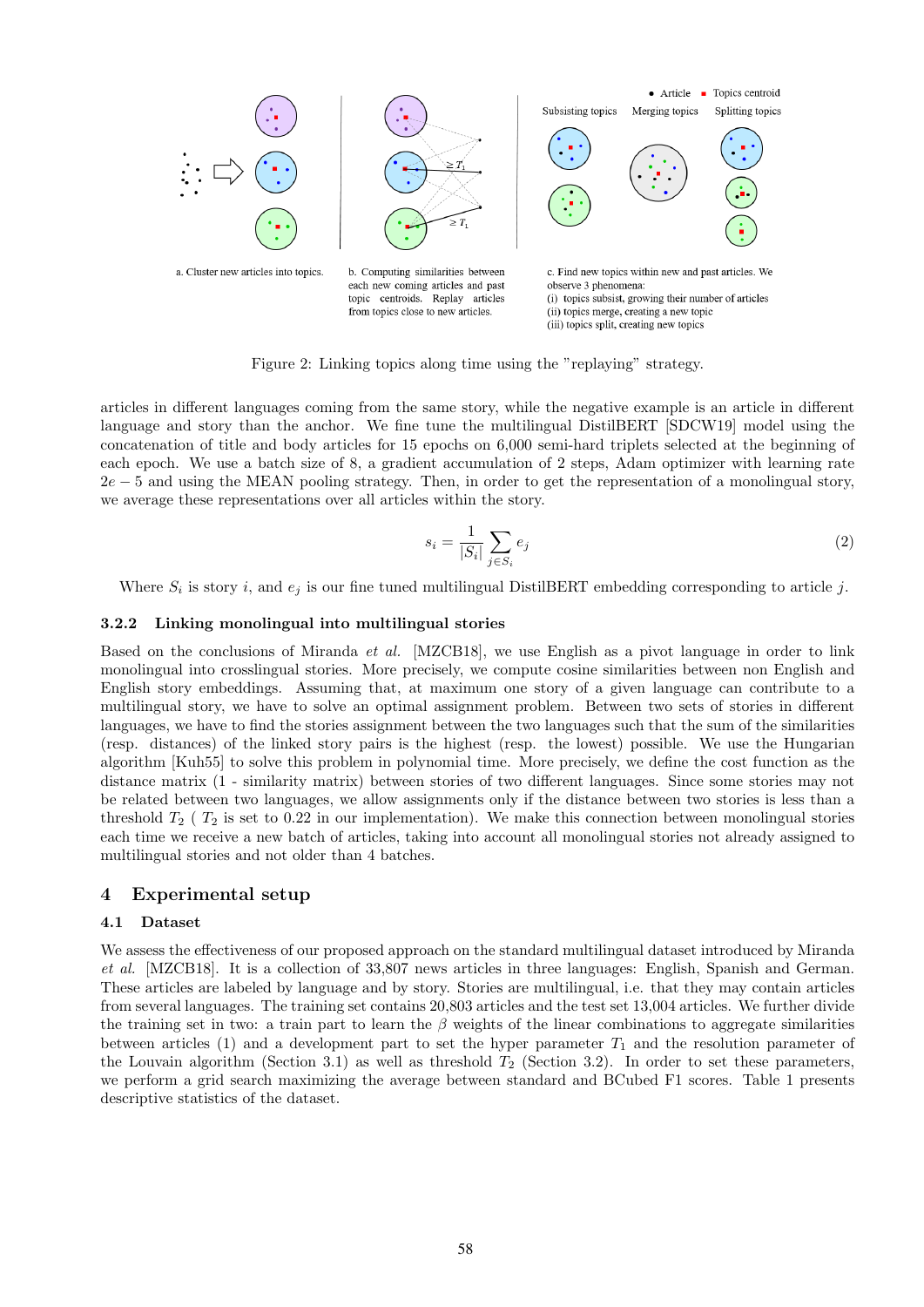| Partition | Language | Nb of<br>documents | Avg nb of<br>words (std) | N <sub>b</sub> of<br>clusters | Avg cluster<br>size (std) |
|-----------|----------|--------------------|--------------------------|-------------------------------|---------------------------|
| Train     | English  | 5,804              | 453 (359)                | 296                           | 20(25)                    |
|           | Spanish  | 2,278              | 357 (219)                | 208                           | 11(7)                     |
|           | German   | 1,879              | 286 (212)                | 188                           | 10(6)                     |
|           | All      | 9.961              | 399 (315)                | 557                           | 18(20)                    |
| Dev       | English  | 6,429              | 438 (397)                | 297                           | 22(37)                    |
|           | Spanish  | 2,249              | 375 (264)                | 208                           | 11(11)                    |
|           | German   | 2,164              | 295 (227)                | 189                           | 11(7)                     |
|           | All      | 10,842             | 397 (348)                | 557                           | 19(36)                    |
| Test      | English  | 8,726              | 546 (518)                | 222                           | 39 (88)                   |
|           | Spanish  | 2,177              | 412 (358)                | 149                           | 15(21)                    |
|           | German   | 2,101              | 458 (496)                | 118                           | 18(45)                    |
|           | All      | 13,004             | 509 (494)                | 381                           | 34 (99)                   |

Table 1: Statistics for the train, development and test datasets.

# 4.2 Results

In order to assess the performances of our system, we report the standard as well as the BCubed<sup>1</sup> [AGAV08] precision, recall and F1 score. We evaluate our system for two tasks: monolingual and multilingual news clustering.

# 4.2.1 Monolingual results

First, we can observe that for each language, our method produces a number of clusters closer to the reality. Then, on English documents, our method generates the best F1 and accuracy scores. However, when looking at BCubed metrics, we can see that our system ranks second after the method introduced in Staykovski *et al.* [SBCMN19]. Nevertheless, for the two other languages which are German and Spanish, our method surpasses the system introduced in Miranda *et al.* [MZCB18]. Indeed, it displays better F1 and BCubed F1 scores, with improvements of 1.51 points for the F1 and 1.08 points for the BCubed F1 scores on German articles. Sometimes, even if our system is less precise than the one of Miranda *et al.* [MZCB18], it displays a much higher recall, yielding better standard and BCubed F1 scores. Notice that only 2% of our articles are replayed using our "replaying" strategy. This insure that we are not performing a clustering from scratch each time we receive new articles.

# 4.2.2 Crosslingual results

In the multilingual clustering setting, we compare our system to the one of Miranda *et al.* [MZCB18], which is the only system handling multilingual news articles. We can see that our system displays better  $F1$  (+2.5) points), precision and recall scores. This result shows that our improved system is able to both better organize monolingual stories, and link these stories over languages making use of our fine tuned DistilBERT embedding model.

# 5 Conclusion and Future Work

We described a new method to cluster multilingual news articles into stories. We processe articles per batch as in *newsLens*, and naturally link found topics along time by maintaining centroids for monolingual clusters. More precisely, we introduced a new "replaying" strategy to link monolingual topics into stories, and then create crosslingual stories by embedding articles thanks to SBERT [RG19]. Our system gives both monolingual and crosslingual state-of-the-art results on the English, Spanish and German dataset introduced by Miranda *et al.* [MZCB18].

<sup>&</sup>lt;sup>1</sup>Unlike the classic version, the BCubed version of precision, recall and F1 score favors solutions that (i) make errors in clusters with already many errors (ii) make errors in a large clusters rather than in small ones.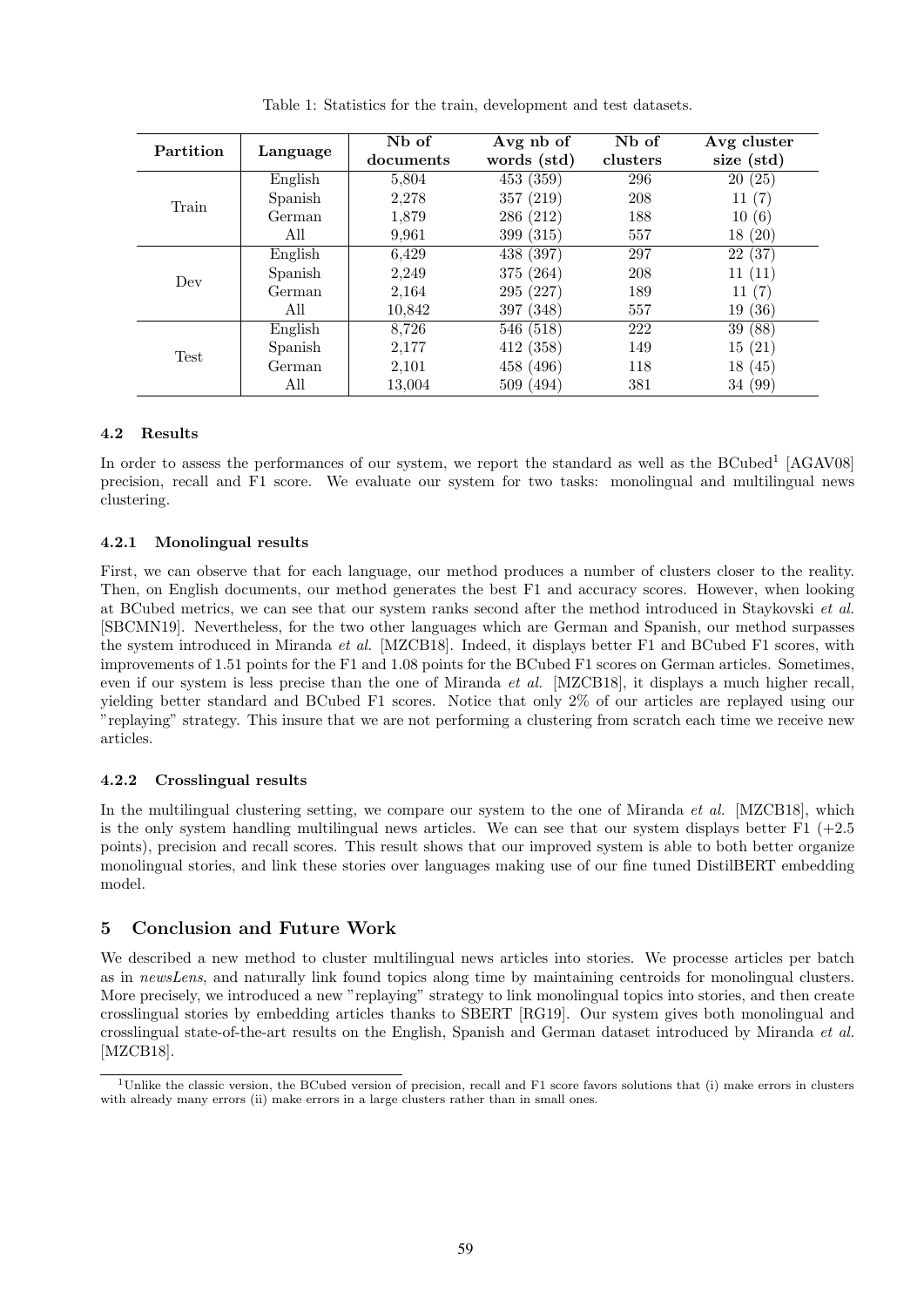|         | <b>Systems</b>        |                          | <b>B</b> cubed |                          |       | <b>Standard</b> |       | Nb of                    |
|---------|-----------------------|--------------------------|----------------|--------------------------|-------|-----------------|-------|--------------------------|
|         |                       | ${\bf F1}$               | P              | R                        | F1    | P               | R     | <b>Clusters</b>          |
| English | newsLens              | 89.76                    | 94.37          | 85.58                    | 95.09 | 95.90           | 94.30 | 873                      |
|         | Miranda <i>et al.</i> | 92.36                    | 94.57          | 90.25                    | 94.03 | 98.14           | 90.25 | 326                      |
|         | Staykovski et al.     | 94.41                    | 95.16          | 93.66                    | 98.11 | 97.60           | 98.63 | 484                      |
|         | Ours                  | 93.86                    | 94.19          | 93.55                    | 98.31 | 98.21           | 98.42 | 298                      |
| Spanish | newsLens              | $\overline{\phantom{0}}$ |                | -                        |       |                 | -     |                          |
|         | Miranda et al.        | 91.61                    | 96.44          | 87.25                    | 96.83 | 97.01           | 96.65 | 281                      |
|         | Staykovski et al.     | ۰                        |                | $\overline{\phantom{a}}$ |       |                 |       | $\overline{\phantom{a}}$ |
|         | Ours                  | 91.79                    | 93.56          | 90.08                    | 97.68 | 98.02           | 97.34 | 267                      |
| German  | newsLens              |                          |                |                          |       |                 |       |                          |
|         | Miranda et al.        | 93.64                    | 98.92          | 88.90                    | 97.19 | 99.86           | 94.67 | 229                      |
|         | Staykovski et al.     |                          |                |                          |       |                 |       |                          |
|         | Ours                  | 94.72                    | 95.13          | 94.31                    | 98.70 | 99.16           | 98.24 | 205                      |

Table 2: Monolingual clustering results on the test dataset. F1 is F1 score, P stands for precision and R for recall. Best results are in bold.

Table 3: Crosslingual clustering results on the test dataset. Best results are in bold.

| <b>Systems</b> | <b>BCubed</b> |                          |                          | <b>Standard</b> |       |       | N <sub>b</sub> of        |
|----------------|---------------|--------------------------|--------------------------|-----------------|-------|-------|--------------------------|
|                | F 1           |                          |                          | в.              |       |       | <b>Clusters</b>          |
| Miranda et al. | -             | $\overline{\phantom{a}}$ | $\overline{\phantom{a}}$ | 84.0            | 83.0  | 85.0  | $\overline{\phantom{a}}$ |
| Ours           | 82.06         | 80.25                    | 83.97                    | 86.49           | 85.11 | 87.92 | 606                      |

In future work, we plan to challenge the TF-IDF based representation of monolingual articles using fine tuned SBERT [RG19] embeddings. Moreover, it would be interesting to assess computational efficiency of different systems by testing them on bigger news dataset.

# Acknowledgements

The authors would also like to thank Mr. Clément Rebuffel, Mr. Pirashanth Ratnamogan, and Mr. Bruce Delattre from BNP Paribas for their valuable comments and suggestions.

# References

- [AGAV08] Enrique Amigó, Julio Gonzalo, Javier Artiles, and M. Felisa Verdejo. A comparison of extrinsic clustering evaluation metrics based on formal constraints. volume 12, pages 461–486, 2008. [BGLL08] Vincent D. Blondel, Jean-Loup Guillaume, Renaud Lambiotte, and Etienne Lefebvre. Fast unfolding of communities in large networks. 2008. [Kuh55] Harold W. Kuhn. The Hungarian Method for the Assignment Problem. volume 2, pages 83–97, March 1955. [LH17] Philippe Laban and Marti A. Hearst. newslens: building and visualizing long-ranging news stories. In *NEWS@ACL*, 2017. [LM14] Quoc V. Le and Tomas Mikolov. Distributed representations of sentences and documents. volume 1405.4053, 2014. [MZCB18] Sebastião Miranda, Arturs Znotins, Shay B. Cohen, and Guntis Barzdins. Multilingual clustering of streaming news. In *EMNLP*, 2018.
- [RG19] Nils Reimers and Iryna Gurevych. Sentence-bert: Sentence embeddings using siamese bertnetworks. In *EMNLP/IJCNLP*, 2019.